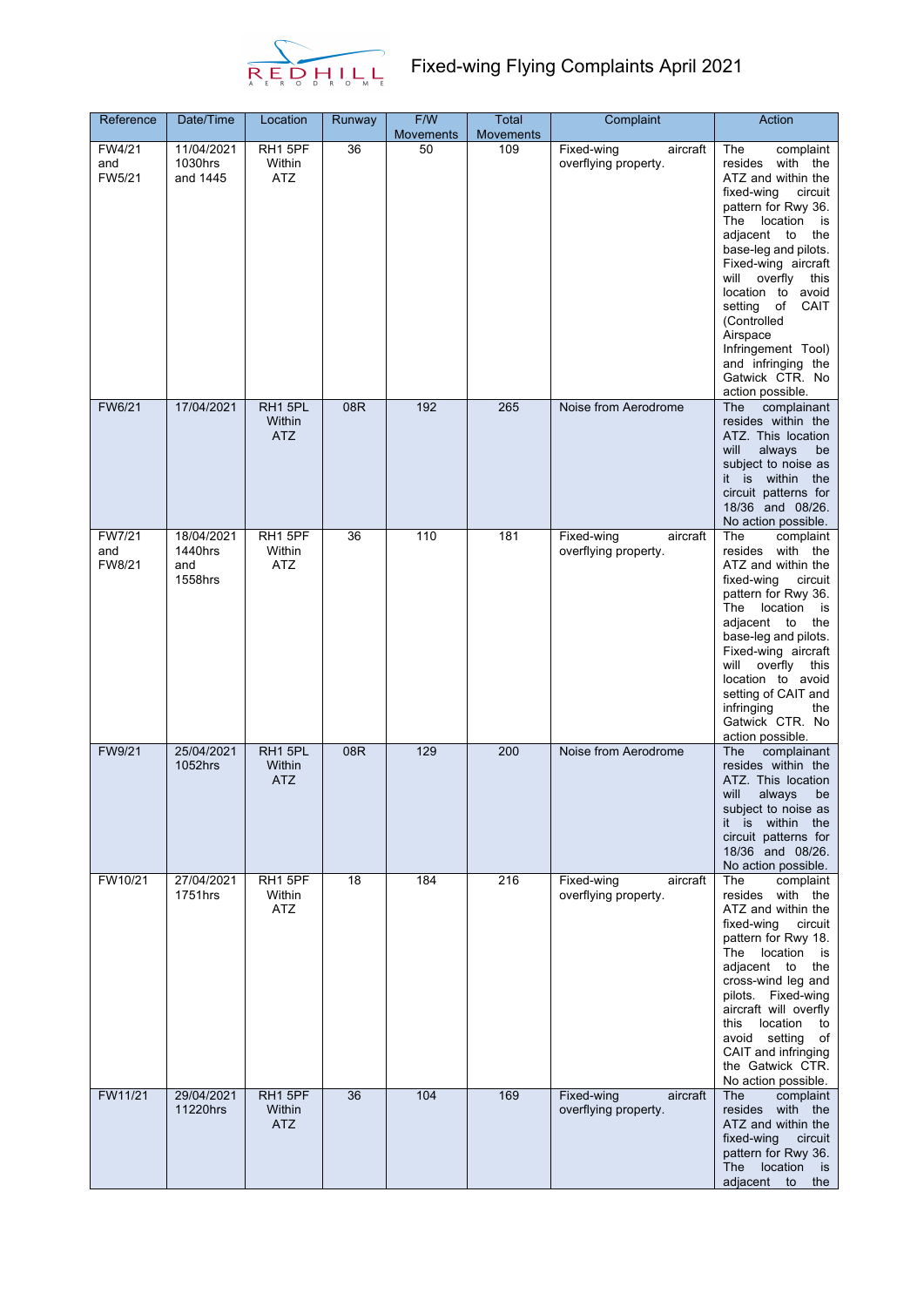

|--|